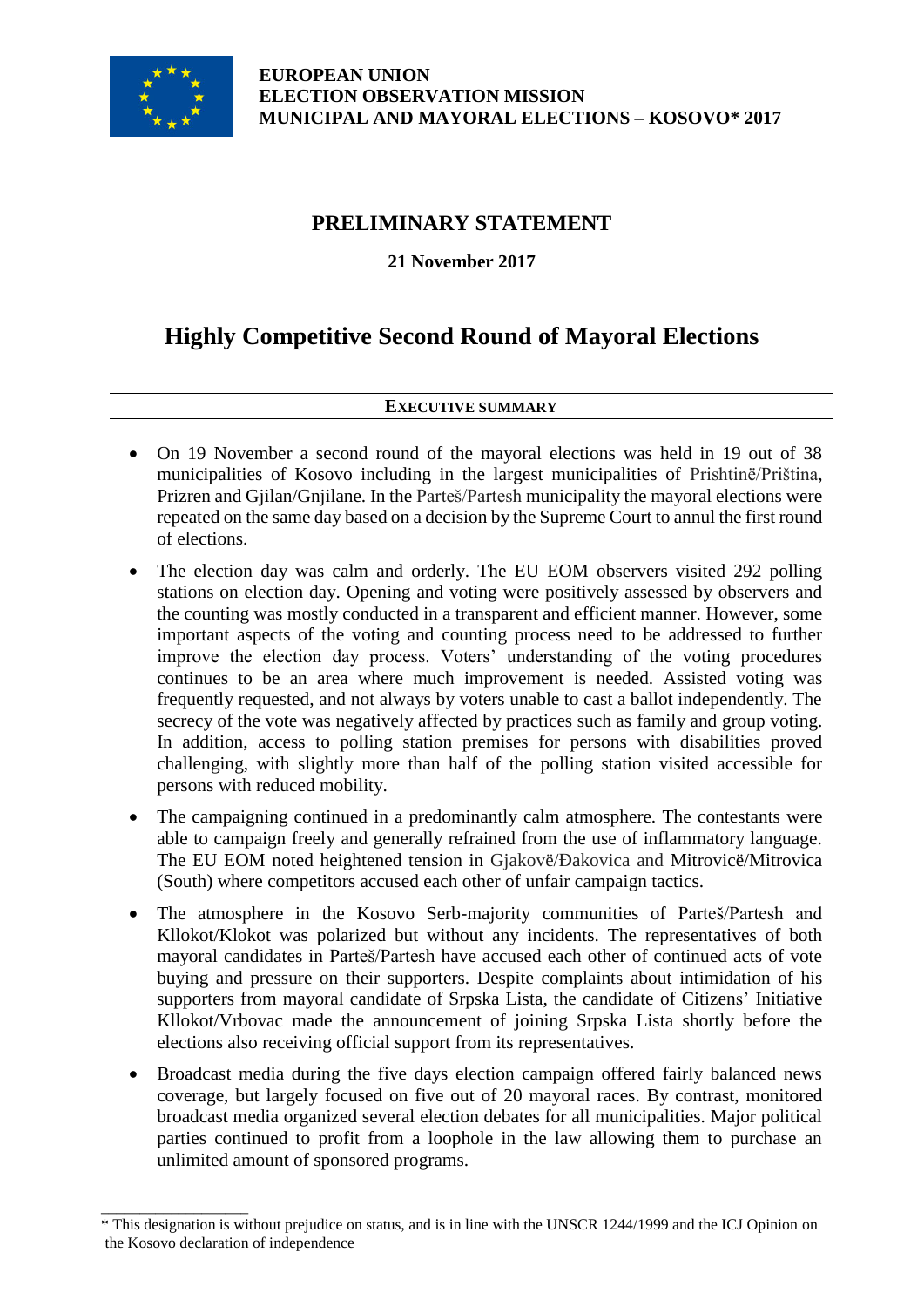The EU EOM published a Preliminary Statement of its findings and conclusions on the first round of voting, which occurred on 22 October. This Statement addresses election developments since then, and it should be read in conjunction with the Statement issued after the first round.

- The share of invalid and blank ballots for the 22 October municipal assembly elections remains much higher than the share for the mayoral elections. The total rate of invalid ballots for the municipal elections was 8.7 per cent. The number is exceptionally high in the European context, however there is a small decrease in comparison to the 2013 municipal elections when the rate of invalid ballots was 10.1 per cent.
- Ballot boxes from almost 30 per cent of polling stations across Kosovo had to be recounted mainly due to unprofessional work of the Polling Station Committees (PSC). The Count and Results Centre (CRC) recounted 717 municipal assembly ballot boxes, which did not pass the audit of the result forms. The EU EOM's analysis is based on a large sample of the result forms. Significantly, ten per cent of the forms analysed showed discrepancies of more than five votes for a political entity, with the largest difference being 123 votes.
- The process of recounting at the Count and Results Center (CRC) was conducted in the presence of observers from political entities, and assessed by the EU EOM observers as mostly transparent. Overall, the CRC plays an important role in providing a much-needed additional level of scrutiny over the election process and remains indispensable to ensure correct polling station data.
- The Election Complaints and Appeals Panel (ECAP) has dealt with a high number of complaints and appeals within the tight time frame mandated by law, but the panel's practice to reject complaints which were filed correctly after the closing of the polling stations as essentially premature has led to an accumulation of appeals after the publication of results and to a prolongation of the process leading up to the certification of results.
- Six appeals against the first round mayoral election results were submitted to the ECAP. The panel found an appeal by the mayoral candidate for the Citizens' Initiative Narodna Sloga regarding vote buying as grounded, and decided to annul the mayoral election results in Parteš/Partesh, ordering the Central Election Commission (CEC) to repeat these elections in the entire municipality.
- Although the CRC recounted 717 municipal assembly ballot boxes, the ECAP still received a very high number of appeals after the publication of the final municipal assembly results. Out of the 505 appeals received the ECAP approved 177, ordering the CEC to recount 440 ballot boxes.
- Seven out of the 17 incidents involving an intervention by the police and the prosecution throughout Kosovo on 22 October are still under investigation. In Parteš/Partesh, the police arrested two persons charged with giving bribes in exchange of votes in favor of Srpska Lista's mayoral candidate. In Gjakovë/Đakovica two persons were arrested on similar charges, but with a less obvious connection between the aid given and the votes expected in favor of a certain candidate.

*Upon an invitation by the President of Kosovo issued on 25 April 2017, the EU deployed an Election Observation Mission (EOM) on 12 September to observe the municipal and mayoral elections called for 22 October 2017 and the 2nd round of mayoral elections called for 19 November 2017. The EU EOM is led by Mr Alojz Peterle, Member of the European Parliament, and former Prime Minister of Slovenia. In*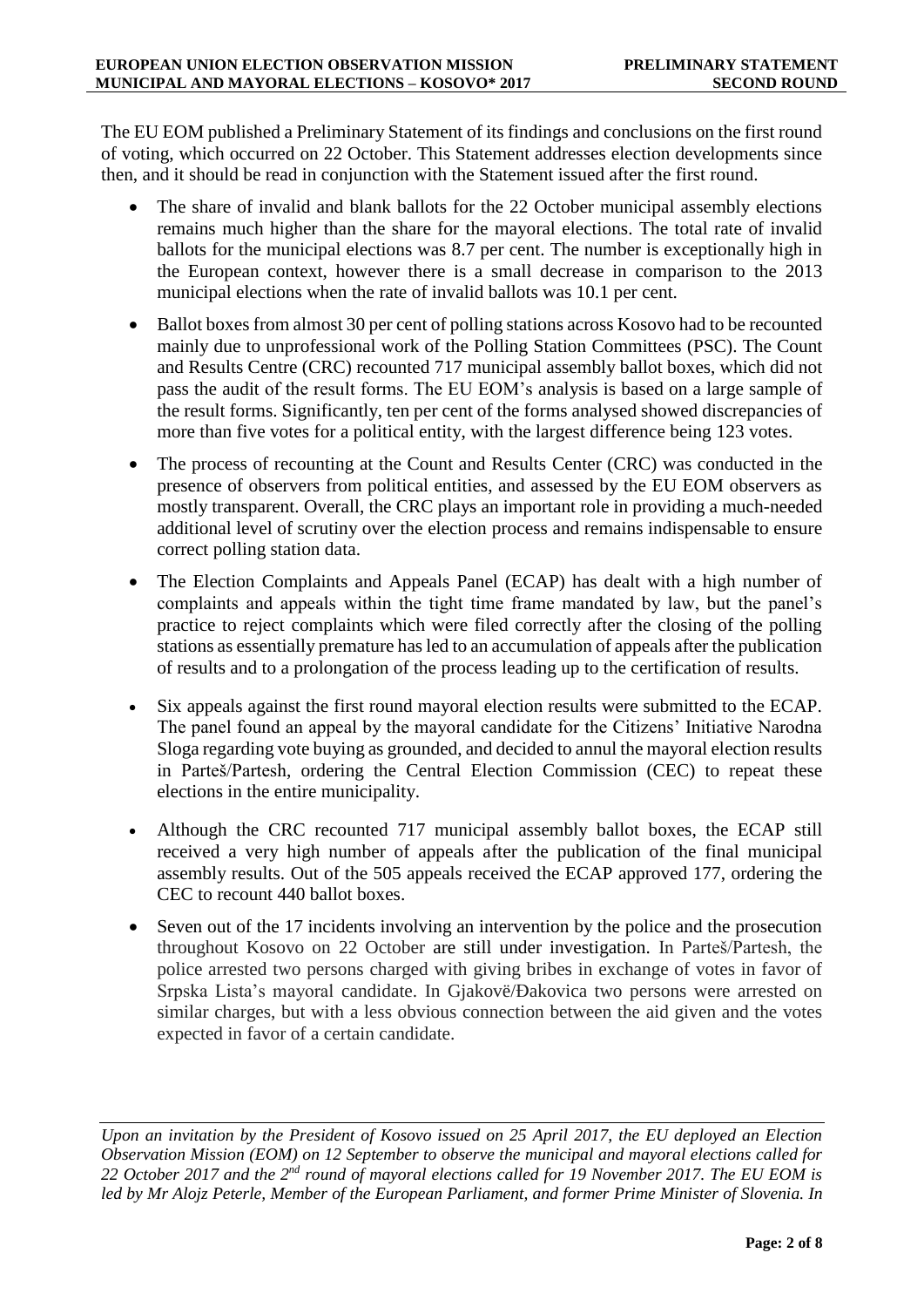*total, the EU EOM deployed 72 observers from 25 EU Member States, Norway and Switzerland across Kosovo to assess the whole electoral process against international and European standards for democratic elections as well as the laws of Kosovo. 15 observers from the diplomatic representations of EU Member States, as well as from the EU Office/EUSR also joined the mission to observe election day proceedings. On election day, observers visited 292 polling stations to observe voting and counting.*

*This preliminary statement is delivered prior to the completion of the election process. The final assessment of the elections will depend, in part, on the conduct of the remaining stages of the election process, in particular, the tabulation of results, and the handling of possible post-election day complaints and appeals, where necessary. The EU EOM will publish a final report, containing detailed recommendations, within two months of the conclusion of the electoral process. The EU EOM is independent in its findings and conclusions and adheres to the Declaration of Principles for International Election Observation signed at the United Nations in October 2005.*

#### **PRELIMINARY FINDINGS**

#### **POLITICAL BACKGROUND**

The second round of mayoral elections was held in 19 municipalities including the largest ones of Prishtinë/Priština, Prizren, Gjilan/Gnjilane and Ferizaj/Uroševac. Ten candidates from the Democratic League of Kosovo (LDK), ten from the Democratic Party of Kosovo (PDK), six from Vetëvendosje (VV) and six from the Alliance for the Future of Kosovo (AAK) competed in the runoffs. Nisma, Alternativa, New Kosovo Alliance (AKR), Srpska Lista and Citizens Initiative Kllokot/Vrbovac presented one candidate each. One independent candidate competed in the runoffs. Only eight women ran for mayor and two made it to the second round in Gjakovë/Đakovica and Mitrovicë/Mitrovica (South). In the municipality of Parteš/Partesh Srpska Lista was running against the candidate of the Citizen Initiative Narodna Sloga. In this municipality the mayoral election was repeated based on the Supreme court decision to annul the first round.

#### **ELECTION DAY**

The EOM visited 292 different polling stations on election day. Opening and voting were calm and orderly, and counting was mostly conducted in a transparent and efficient manner. However, important aspects of the voting process leave room for improvement.

Access to polling station premises for people with disabilities was difficult, with little over half of visited polling stations being fully accessible. The layout of the polling stations was not suitable for people with reduced mobility in over one fifth of the polling stations observed.

Opening was observed in 24 polling stations, which generally opened on time. Polling staff and political entities' observers were noted to arrive late in a few cases, which caused minor delays. Opening was positively assessed in all observed polling stations.

Voting was conducted calmly and, overall, the voting process was positively assessed in all except two of the visited polling stations, with polling station staff performing well and conducting operations in a transparent manner. Women were under-represented in polling station committees, accounting for 26 per cent of the polling staff in the observed polling stations.

Voters' understanding of the voting procedures continues to be an area where improvements are needed. Assisted voting was frequently used, and not always by voters unable to cast the ballot by themselves. A percentage of assisted votes higher than 10 per cent was observed in 43 polling stations. The secrecy of the vote was negatively affected by practices such as family and group voting, which were observed in 15 polling stations.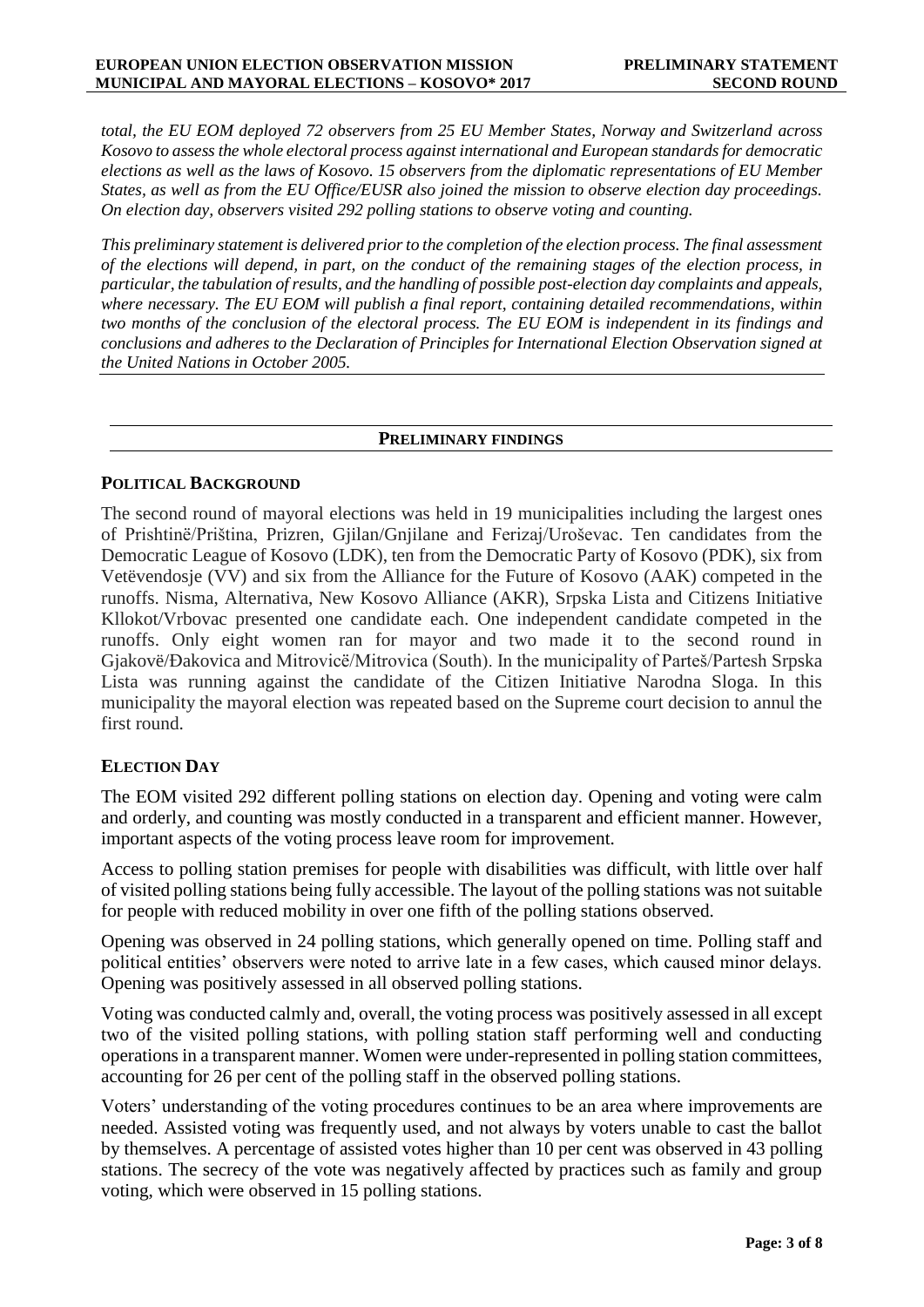Campaign materials were observed near 18 of the visited polling stations. A few reports of activists gathering outside polling centers were received by the EOM, but the presence of police prevented escalations.

Domestic observers were present in over 90 per cent of visited polling station and the respective two candidates were both represented by observers in over 85 per cent of observed polling stations.

Counting was observed in 29 polling stations and in 25 of them it was positively assessed. Polling staff performed their duties transparently and were, with notable exceptions, competent. In two of the polling stations visited closing procedures were not properly followed and in one other polling station ballot reconciliation was problematic. In two polling stations results forms were not posted. Counting in one polling station in Parteš/Partesh was particularly problematic, with political entities' observers interfering with the process and alleging fraud. In this polling station half of the ballots cast were counted as blank, having no ink mark, but presenting indentations.

The EU EOM observed handover of materials in 23 Municipal Election Commission (MEC) premises. Despite minor issues, all of them were positively assessed. Facilities were inadequate in three MECs and almost half of them were overcrowded, however the work of the MECs was conducted professionally. In one third of visited MECs polling staff needed to make minor corrections before submitting materials.

On 19 November, the Chief Prosecutor's control room reported 23 investigated incidents, of which only one led to a criminal proceeding. On 20 November, the ECAP received 10 complaints regarding voting and counting.

#### **ELECTORAL CAMPAIGN**

The political environment in most of Kosovo following the first-round of the municipal and mayoral elections was calm. Political parties accepted the results. Some have raised concerns about a high number of invalid ballots, inaccuracies in the voter list, misconduct of polling staff during the voting and counting process, instances of vote buying and continued pressure on voters especially affecting non-majority communities.

Campaigning continued immediately after election day, albeit in a more subdued manner, mainly involving door-to-door activities and direct contact with voters in private locations and targeting specific groups of voters like women, youth and entrepreneurs. The official campaign took place over the 13-17 November period. Most political entities ran campaigns with limited resources and prioritized spending on sponsored TV programs, posters and organizing small-scale events with voters. Contestants were able to campaign freely and generally refrained from the use of inflammatory language. The EU EOM noted heightened tension in a few municipalities where the second round was tightly contested, for instance in Gjakovë/Đakovica and in Mitrovicë/Mitrovica (South) where competitors accused each other of putting undue pressure on voters. The incumbent mayor of Mitrovicë/Mitrovica (South) accused his competitor of unfair campaign tactics, despite the fact that both parties were members of the ruling coalition. The EU EOM observers were informed that representatives of non-majority communities such as Roma, Gorani, Ashkali and Egyptians continued to be subject to pressure and intimidation. In Prishtinë/Priština observers noted aggressive political rhetoric, with the two candidates resorting to accusations directed at each other rather than discussing content of their policies and election platforms.

The majority of political entities started campaigning with small-scale events and organized rallies only in the last days, with messages on healthcare, education, unemployment and local infrastructure. Women continued to be under-represented in the campaign. The electoral manifestos of nearly all political entities have offered limited details on specific policies encouraging more engagement of women in public life.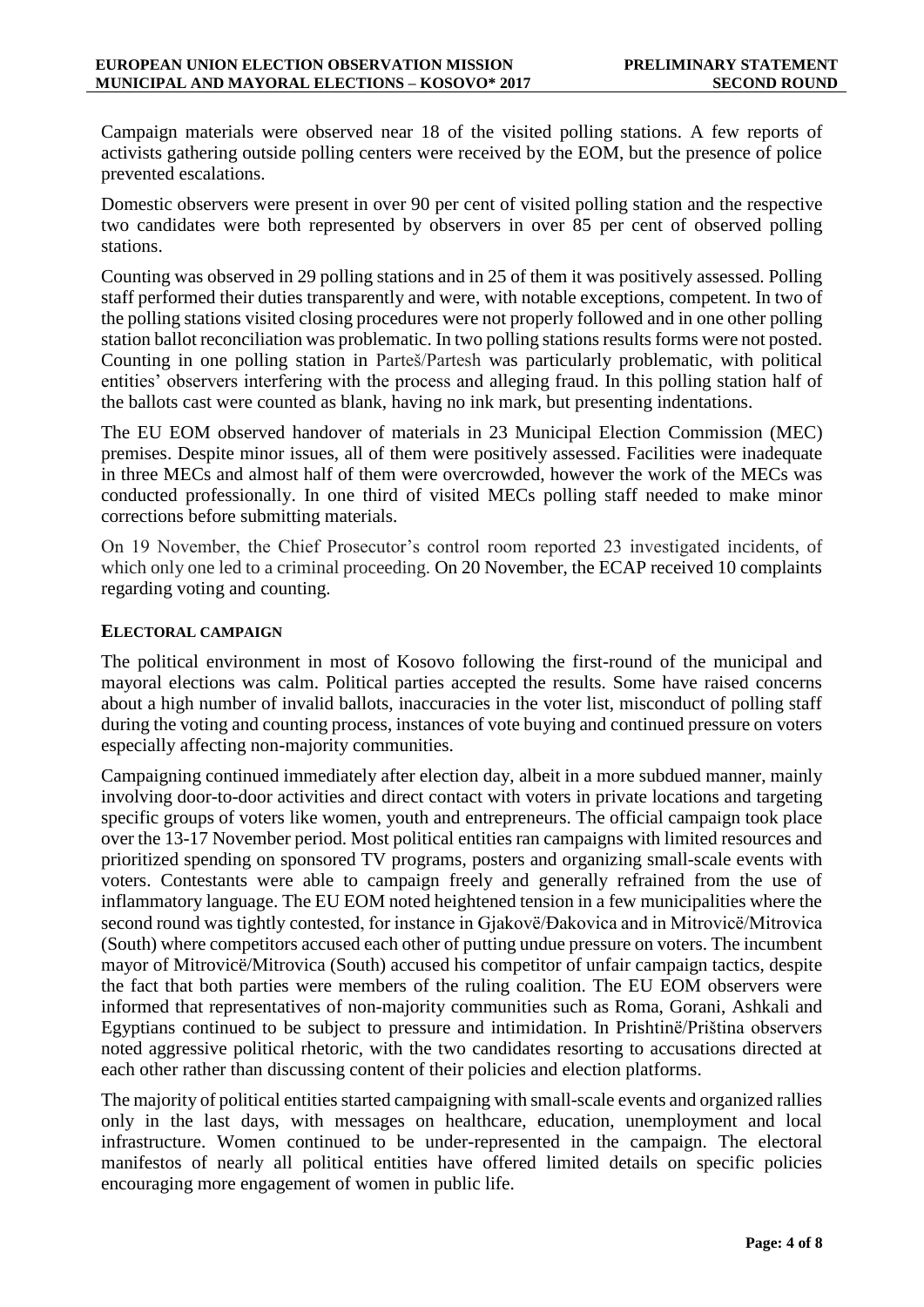The contestants have generally complied with the legal requirements for the campaign. However, the EU EOM observers received reports of isolated instances of vote buying in Parteš/Partesh and Gjakovë/Đakovica. The EU EOM also received reports on the misuse of administrative resources by PDK in Klinë/Klina and by LDK in Podujevë/Podujevo in a limited number of cases. There were allegations that AAK had used the issuing of publicly funded veteran certificates to influence voters in Klinë/Klina, Istog/Istok and Rahovec/Orahovac.

The atmosphere in the Kosovo Serb-majority communities of Parteš/Partesh and Kllokot/Klokot was polarized but without any incidents. The representatives of the CI Narodna Sloga and Srpska Lista in Parteš/Partesh have accused each other of continued acts of vote buying and pressure on their supporters. Despite intimidation against Božidar Dejanović, the candidate for mayor of CI Kllokot/Vrbovac and his supporters, throughout the campaign period, Dejanović joined Srpska Lista shortly before the elections and after receiving official support from their representatives.

### **MEDIA**

The Law on General Elections (LGE), which also regulates the conduct of the media during local elections, applies only during the official election campaign. In the period from 23 October to 12 November, monitored broadcasters offered limited news coverage of election related topics, which mainly focused on the publication and commentary of election results and on the composition of election alliances for the second round. Some private TV channels commenced to host election debates as well as one-to-one interviews with contestants for the runoffs immediately after the first-round election day.

During the five-day election campaign for the second round, from 13 to 17 November, the public TV *RTK1* and monitored private broadcast media offered a fairly balanced and largely neutral news coverage of political parties and candidates.<sup>1</sup> However, most of the news coverage of mayoral elections, 72 per cent, focused on the race for five municipalities out of  $20<sup>2</sup>$  Positively, *RTK1* and the main private broadcasters enabled candidates to convey their messages by organizing several election debates for each municipality. Between the two rounds, all candidates took part in at least one and up to seven election debates, except for contestants running in the Serb-majority municipalities, who did not participate in any debates. In addition, during the election campaign, Vetëvendosje, PDK and LDK continued to profit from a loophole in the law allowing them to purchase an unlimited amount of sponsored programs.

The Independent Media Commission (IMC), during previous elections, sanctioned some recurring media violations only with warnings, without obtaining any effect. Indeed, the same violations were observed during the election campaign for the 22 October elections. In a positive discontinuity with its previous decisions, on 10 November, the IMC fined the broadcasters that breached the law. Most of the violations were related to rules on broadcasting of paid political spots, including the presence of children, failure to provide a fair and balanced coverage and to respect the campaign silence period. The IMC continued to oversee the broadcast media coverage for the second round election campaign, without observing major violations or receiving complaints.

#### **ELECTION ADMINISTRATION**

 $\overline{a}$ 

For the second round of the mayoral elections, the CEC appointed the PSC members attributing an equal number of chairperson positions to competing political entities. As for other PSC member

<sup>&</sup>lt;sup>1</sup> The EU EOM monitored two public TV channels (RTK1, RTK2) and four private TV channels (RTV 21, KTV, Klan Kosova and TV Dukagjini) daily from 17:00 to 01:00, and a sample of online news media.

<sup>2</sup> Prishtinë/Priština 24 per cent, Mitrovicë/Mitrovica (South), and Gjakovë/Đakovica 14 per cent each, Gjilan/Gnjilane 12 per cent and Ferizaj/Uroševac 8 per cent. The mayoral race for Prizren, the second largest municipality of Kosovo, received only 4 per cent of the news coverage in all monitored broadcasters.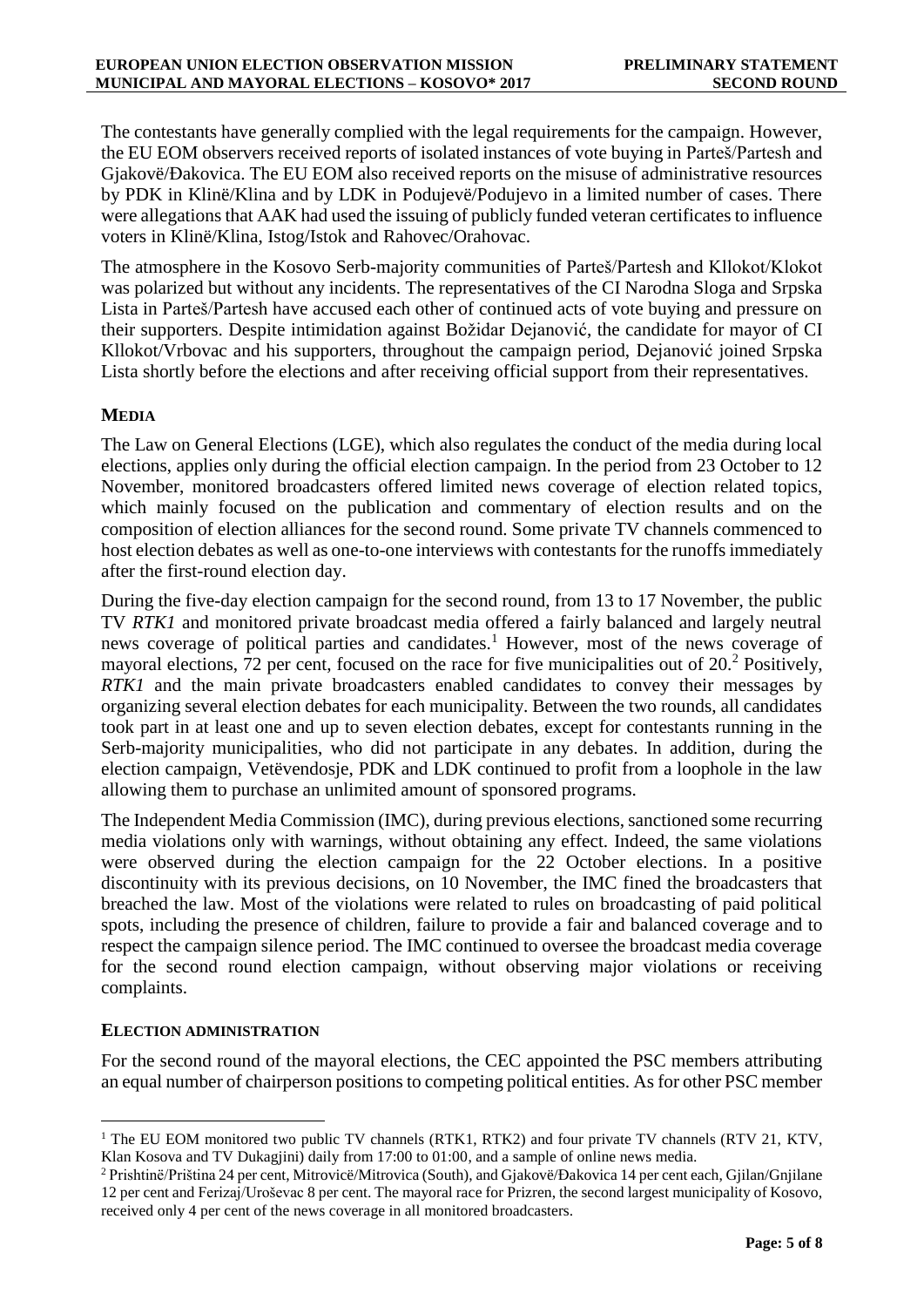positions, political entities had the right to confirm or replace their members from the first round. Some political parties replaced their PSC members accordingly.

For the runoff elections the period for the Out-of-Kosovo (OoK) postal voting was 14 days, from 4 November to 17 November. As the certification of the first-round of the mayoral results by the CEC was lengthy and prolonged by the appeals process in six municipalities, OoK voting for the second round was partially affected. The CEC had to delay by three days the posting on its website of the mayoral runoff ballots for three municipalities, Obiliq/Obilić, Kamenicë/Kamenica and Istog/Istok.

Following the 22 October election day, the CEC and the CRC focused on the tabulation and the publication of the results as well as the preparations for the second round. The process of recount and the tabulation of results were very lengthy. A rather high number, 43 per cent, of ballot boxes for the municipal assembly elections had to be recounted, reflecting poor performance by the PSCs during the vote count and the filling of results forms for the municipal assembly elections. Prior to the second round most of the trainings observed for the PSC staff and for mobile voting teams prioritized lessons learnt and shortcomings observed during the first round. However, some PSC trainings were assessed as being rather brief and formalistic. Overall, the CEC did not provide systematic feedback to MECs about the polling staff's performance and all the deficiencies detected at the CRC level.

The CEC tasked the CRC to give priority to the establishment of the results for the first round of the mayoral elections, which were announced on 31 October and certified by 6 November. The total number of voters who took part in the first round of the mayoral elections was 833,910, representing 44.1 per cent of the electorate, approximately a three per cent increase in voter participation compared to the 2017 legislative elections.<sup>3</sup> The number of invalid ballots in the first round of the mayoral elections was 2.6 per cent.

The CEC published the municipal assembly election results for all 38 municipalities on 9 November. Detailed data included a breakdown of results by municipality and polling station, including preferential votes and municipal assembly seats allocated to political entities. The share of invalid ballots for the municipal assembly elections was 8.7 per cent, which was more than three times the rate of invalid ballots in the mayoral elections and represents only a slight improvement compared to the 10.1 per cent rate in the 2013 municipal assembly elections. Insufficient voter education and the complexity of the ballot for the municipal assembly elections may have accounted for such a high number of invalid municipal assembly ballots.

The tabulation process at the CRC level was complex and clearly structured, but it moved forward in a rather slow pace. On 23 October the CRC received election materials from all polling stations and quarantined 135 boxes during the intake stage due to irregularities. Five boxes for the mayoral elections and 22 boxes for the municipal assembly elections had to be recounted at this stage.

At the audit stage, the CEC decided to recount ballots of only eight boxes for the mayoral elections but a record high of 695 boxes for the municipal assembly elections mainly due to detected discrepancies in the number of votes for political entities and preferential votes for candidates. The CEC did not publish the analysis of the results of the recount process. According to the EU EOM's analysis comparing protocols before and after 257 recounts, 55 per cent of them showed minor discrepancies of up to a five-vote difference for political entities. One third of the protocols did not show any discrepancy in the vote for entities, but for candidate preferences only. Significantly, 10 per cent of the forms analysed showed discrepancies of more than five votes for a political entity. The highest number of ballots wrongly counted for a political party was 123. In addition, after the appeal period, the CRC had to recount 440 municipal assembly ballot boxes

 $\overline{a}$ 

<sup>&</sup>lt;sup>3</sup> In the first round of the 2013 mayoral elections the voter turnout reached 46.3 per cent.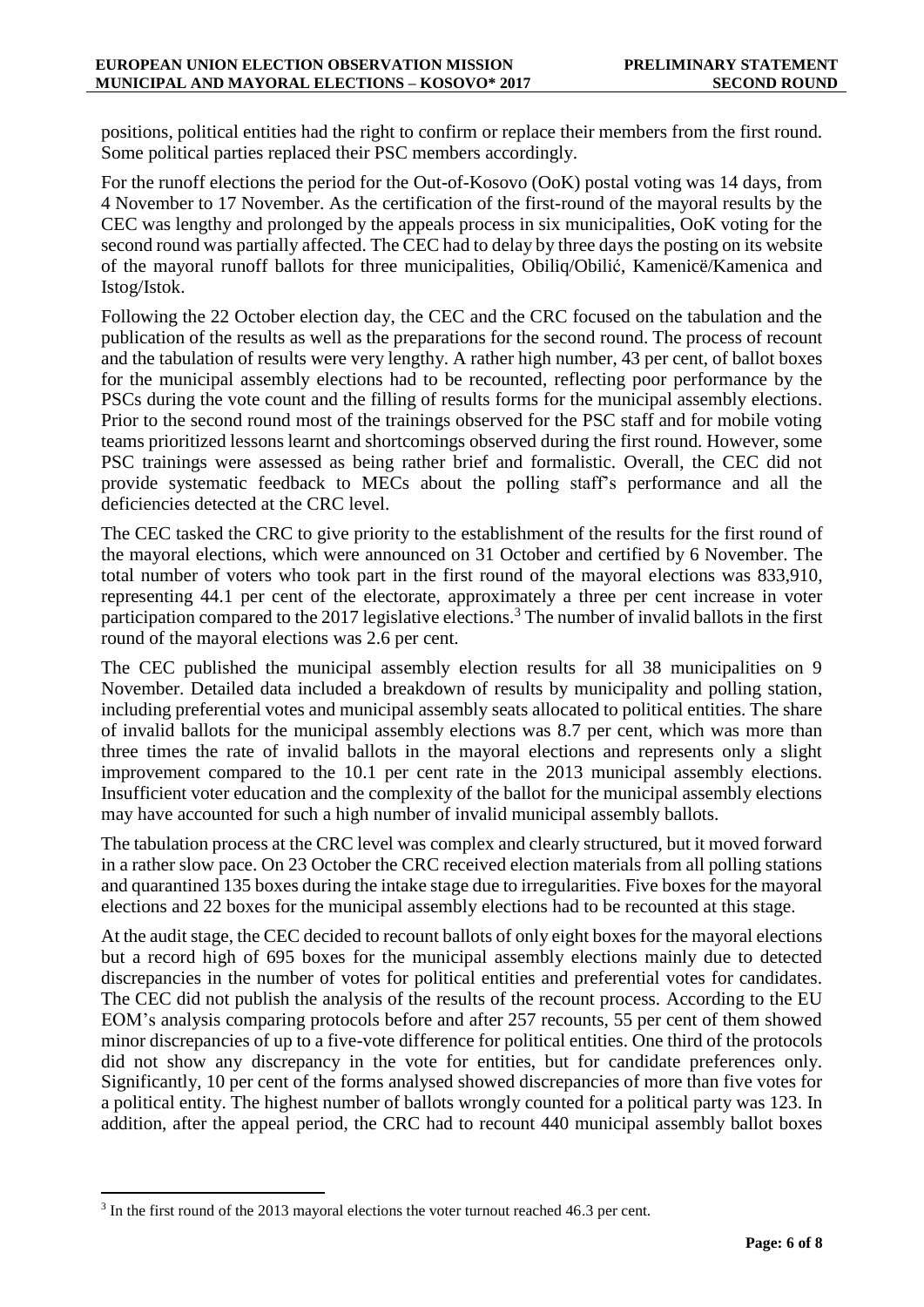based on the ECAP's decisions. The ECAP included in these recounts also 71 boxes, which had already been recounted by the CRC.

To increase transparency, the CEC decided to order complete recounts of votes for all political entities and all candidates in cases of discrepancies and to post all results forms from the original vote counts at the polling stations and the new result forms for all counts and recounts at the CRC on its website. The process of recounting at the CRC was conducted in the presence of observers from political entities, and assessed by the EU EOM observers as mostly transparent.

Overall, the CRC plays an important role in providing a much-needed additional level of scrutiny over the election process and remains indispensable to ensure correct polling station data. Even though the level of transparency at this stage has increased, there is still much improvement required regarding accuracy, efficiency and quality control.

#### **COMPLAINTS AND APPEALS**

The ECAP has dealt with a high number of complaints and appeals within the tight deadlines mandated by the law, but the panel's practice to reject complaints which were correctly filed after the closing of the polling stations as essentially premature has led to an accumulation of appeals after the publication of results and prolonged the process leading up to the certification of results.

After the first round election day on 22 October, the ECAP rejected most of the 263 complaints related to voting and counting and filed correctly within 24 hours of the closing of the polling stations as not allowed, referring complainants to submitting appeals after the publication of the final results. This concerned both the mayoral and the municipal assembly elections. The ECAP adopted this approach to avoid multiple complaints regarding the same polling station, as well as to allow appellants to prepare better formulated appeals and to collect more evidence. However, there is no concrete legal basis for the rejection of these complaints as not allowed.

Following the CEC's publication of the results for the mayoral elections, six appeals were submitted to the ECAP within the 24-hour deadline. The panel found as grounded an appeal by the mayoral candidate for the CI Narodna Sloga regarding vote buying, and decided to annul the mayoral election results in Parteš/Partesh, ordering the CEC to repeat the election in the entire municipality. The mayoral candidate of Srpska Lista appealed to the Supreme Court, which upheld the ECAP decision on 7 November.

After the publication of the final municipal assembly results, the ECAP received 505 appeals, which they had to resolve within 72 hours. Due to the short time frame, the panel cannot conduct extensive investigations in hundreds of cases. The ECAP approved 177 of the 505 appeals, ordering the CEC to recount 440 ballot boxes, and rejected 268 appeals as ungrounded, mostly for lack of evidence<sup>4</sup>. One appeal was not allowed, two were rejected as filed after deadline, and 47 as irregular, not fulfilling the formal requirements.

#### **ELECTORAL DISPUTES**

 $\overline{a}$ 

Seven out of the 17 incidents involving an intervention by the police and the prosecution throughout Kosovo on 22 October are still under investigation, as well as some incidents, which were reported shortly before the elections. The bulk of these regarded possible electoral crimes including giving or receiving of bribes in relation to voting, abusing the right to vote, obstructing the voting process, violating the confidentiality of voting, and destroying voting documents.

<sup>&</sup>lt;sup>4</sup> Most of the approved appeals provided evidence of mismatches between the results forms and the published results on the CEC's web page. Another group of the approved appeals provided as evidence written statements of certain numbers of voters confirming to have voted for a candidate, while the published results did not show these votes for this candidate. Yet another set of appeals provided as evidence the statements of the PS members who confirmed to the candidates that they had received more votes after the count in the PS than in the published results.